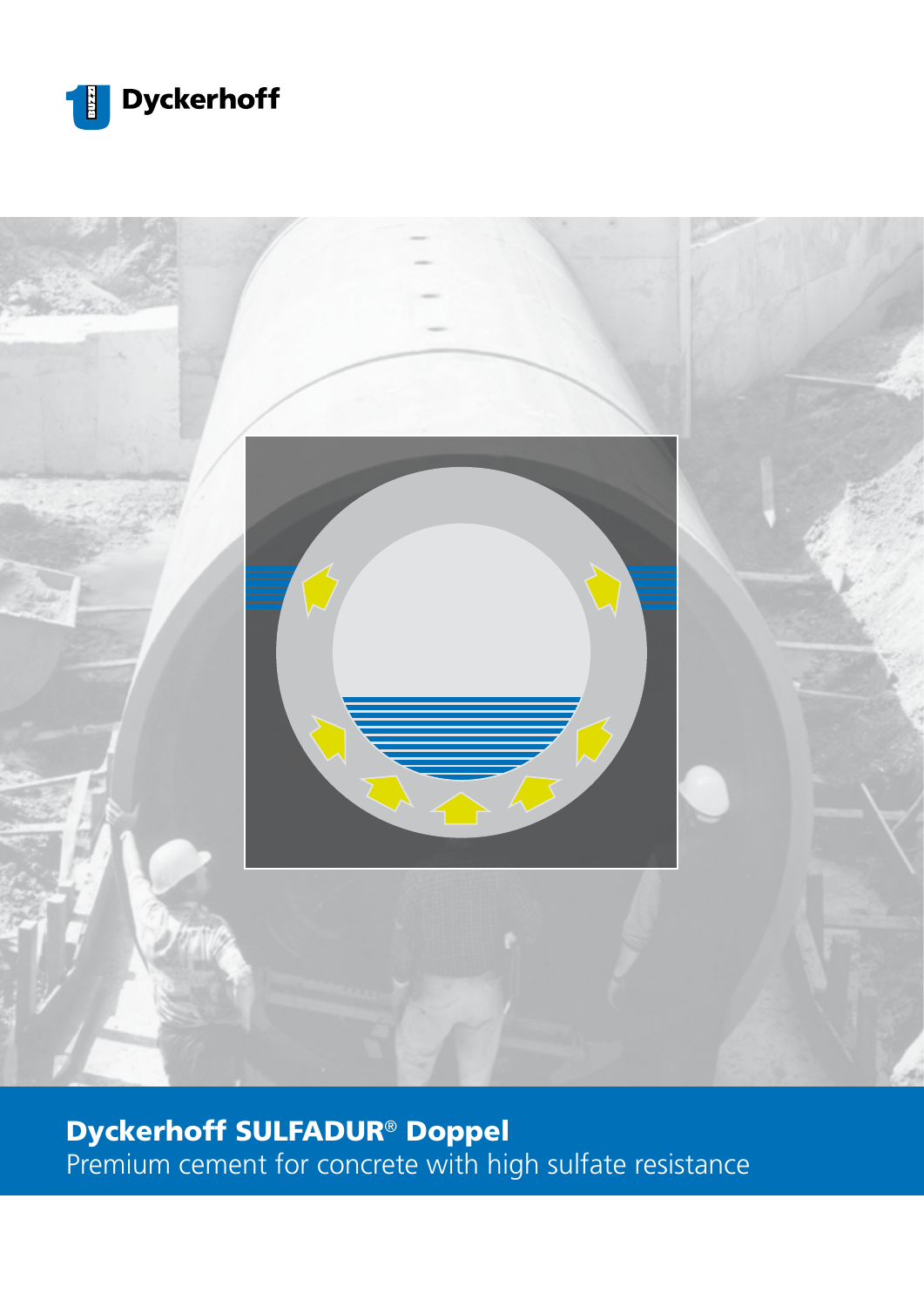## **Dyckerhoff SULFADUR® Doppel – Premium cement for concrete with high sulfate resistance**

Dyckerhoff SULFADUR Doppel has been manufactured using special C<sub>3</sub>A-free cement clinkers for more than 50 years. It therefore reliably meets the requirements made on cement with high sulfate resistance.

The German cement standard DIN EN 197 specifies a special clinker basis for Portland cements that makes it possible to adhere to the limit values stated below. The combination of a specific composition and suitable grinding fineness leads to favorable processing and strength properties.

Dyckerhoff SULFADUR Doppel CEM I 42,5 R-SR 0/LA has proved itself as a dependable Portland cement for use in a sulfate environment for half a century.

Concretes made with Dyckerhoff SULFADUR recommend themselves for all structural components requiring high sulfate resistance, particularly for structural components in direct contact with soil or water, such as pipes, sewer systems and foundation structures.

#### **Requirements made on Portland cement CEM I**

| <b>Special feature</b>       | Hiah<br>sulfate resistance<br>SR 0 | Low<br>alkali content<br>NA. |
|------------------------------|------------------------------------|------------------------------|
| $C3A$ content in the clinker | Na <sub>2</sub> O-equivalent       |                              |
| $< 0 M.-\%$                  | $< 5.00 M.-%$                      | $< 0.60$ M.-%                |

#### **Cement data (average values)**

| <b>SULFADUR Doppel</b>                   |        | CEM I 42,5 R-SR 0/LA |
|------------------------------------------|--------|----------------------|
| Cement Plant                             |        | Lengerich            |
| Water demand                             | [%]    | 26.5                 |
| Initial set                              | [min]  | 200                  |
| Sulfate content SO <sub>3</sub>          | [%]    | 2.3                  |
| Na <sub>2</sub> O equivalent             |        | 0.5                  |
| C <sub>2</sub> A content (acc. to Boque) | [%]    | $\Omega$             |
| $Al_2O_3$ content                        | $[\%]$ | 3.5                  |
| Compressive strengh N <sub>2</sub>       | [MPa]  | 28                   |
| Compressive strengh $N_{28}$             | [MPa]  | 59                   |



…for more than 50 years! Concrete pile construction

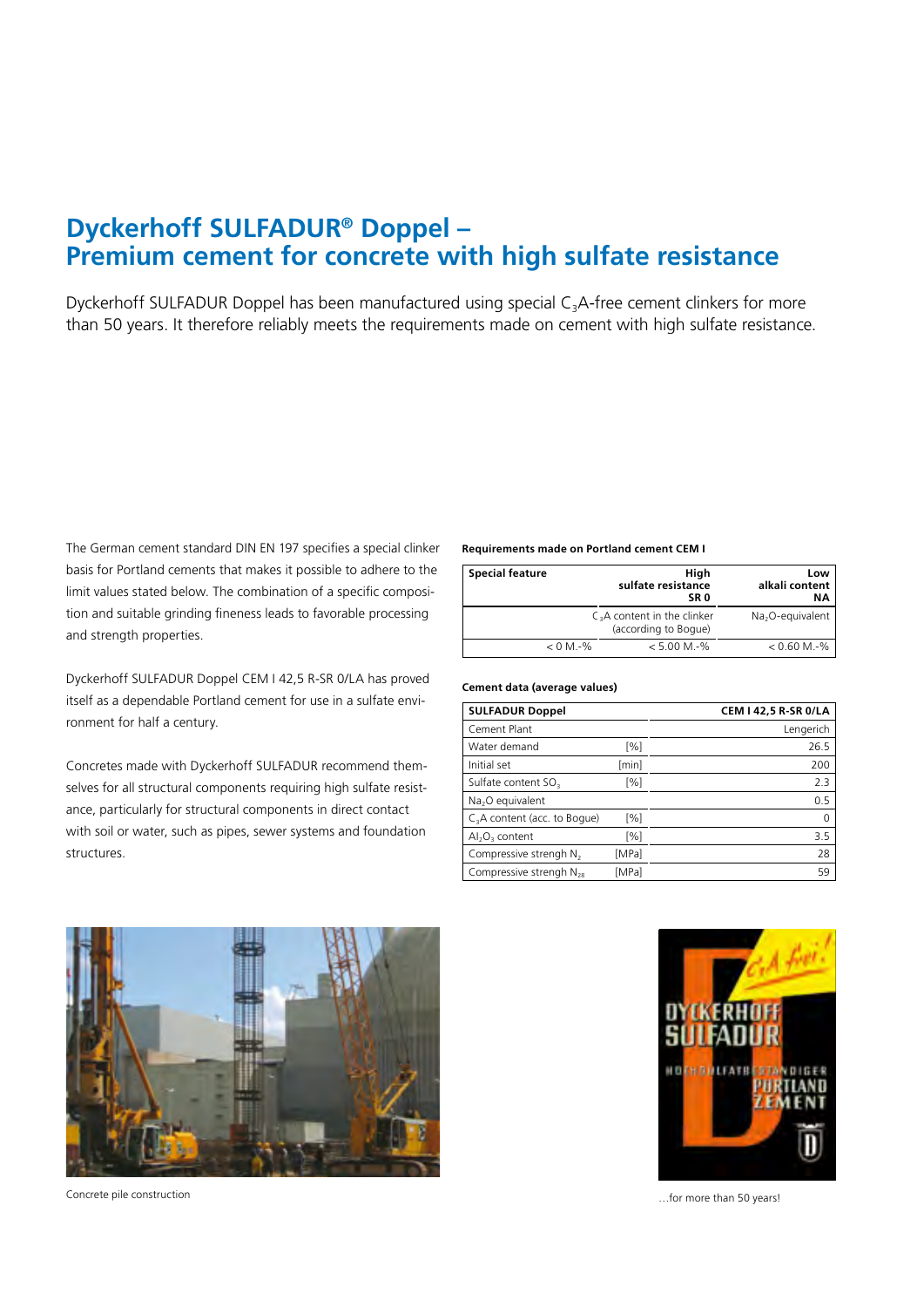

Structure of a mortar made with Dyckerhoff SULFADUR following 40 years of storage in  $Na<sub>2</sub>SO<sub>4</sub>$ solution!



Filling the pile with concrete Pile drilling



### **Excerpt from FMPA test report 12-26802:**

"In 1956, concrete prisms with an edge length of 4 cm x 4 cm x 16 cm were madefrom Dyckerhoff Sulfadur Doppel – a Portland cement with high sulfate resistance – and 0/7 mm Rhine gravel sand at the Otto Graf Institute. These prisms were then stored under laboratory conditions in a 2.1 % sodium-sulfate solution.

Using the German DIN 4030 assessment standard – waters, soils and gases aggressive to concrete – as a reference, this solution, containing approximately 14,000 mg SO<sub>4</sub>/l, would be classified as highly aggressive to concrete, since the  $SO<sub>4</sub>$  content is more than four times higher than the relevant limit value of  $> 3,000$  mg SO4/l for this classification. Thus, the results for the Sulfadur Doppel cement investigated here represent the outcome of a realistic, long-term investigation. Precisely such results should provide the most accurate information on behavior in day-to-day practice.

 $*$  Na<sub>2</sub>SO<sub>4</sub> content corresponds to approx. 14,000 mg SO<sub>4</sub>/l

Table extract

(Limit value as per DIN 4030: above 3,000 mg  $SO_4/I$  = extremely aggressive)

The concrete prisms have now endured approx. 35 years of storage in the sodium-sulfate solution undamaged. The dimensional stability and the sharp edges still exist; the cement skin is nearly completely intact – there is, moreover, no visual evidence of cracking. The sulfate content in the concrete, determined as  $SO<sub>3</sub>$ , after 35 years of  $Na<sub>2</sub>SO<sub>4</sub>$  storage, has increased in the edge zone to 0.91 M.-% as compared to the 0.42 M.-% in the core area, which is to be regarded as the initial value. However, no negative effects from this were observed. The results of tests ofthe dynamic modulus of elasticity, the flexural-tensile strengths and the compressive strengths contained in the summary report of Otto Graf Institute dated 18 February 1991, confirm that the concrete's properties correspond to the expectations."

| Test age | Storage up to<br>testing in | <b>Flexural-tensile</b><br>strength<br>$N/mm^2$ | Compressive<br>strength<br>$N/mm^2$ | <b>Dynamic</b><br>E-modulus<br>N/mm <sup>2</sup> |
|----------|-----------------------------|-------------------------------------------------|-------------------------------------|--------------------------------------------------|
| 28 days  | H <sub>2</sub> O            | 8.4                                             | 63                                  | not measured                                     |
| 7 months | $Na2SO4*$                   | 12.0                                            | 84                                  | not measured                                     |
| I year   | $Na2SO4*$                   | 11.9                                            | 87                                  | not measured                                     |
| 35 years | $Na2SO4*$                   | 11.6                                            | 92                                  | 49,200                                           |



FMPA test report 12-26802